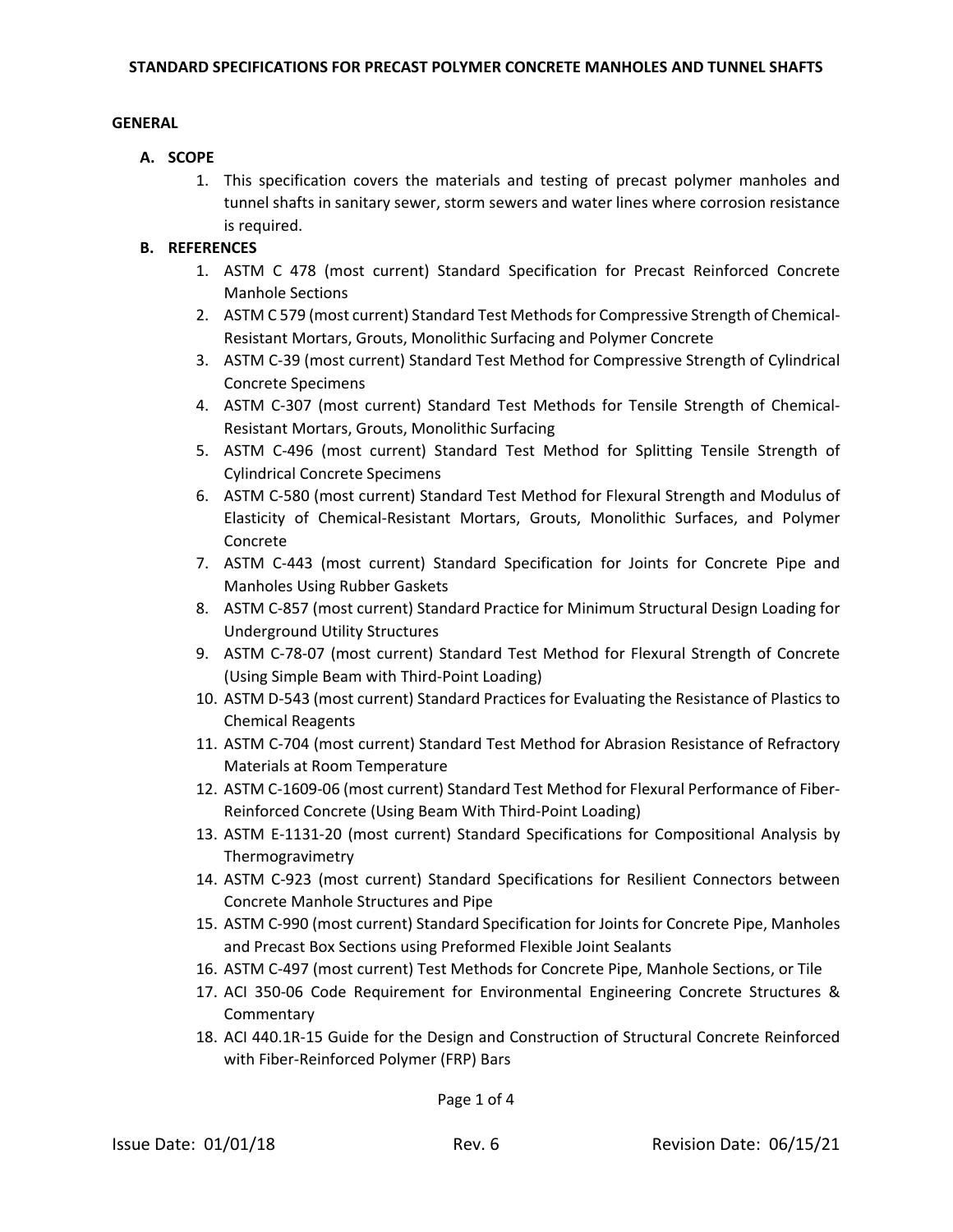- 19. ACI 548.6R‐96 Polymer Concrete‐Structural Applications State‐of‐the‐Art Report
- 20. Compliance with California Greenbook Standard Specification for Public Works Construction Section 211‐2
- 21. Compliance with California Proposition 65 (Safe Drinking Water and Toxic Enforcement Act of 1986)

# **C. SUBMITTALS**

- 1. Conform to bid document requirements.
- 2. Submit manufacturer's data and details of the following items for approval:
- 3. Shop drawings of precast polymer concrete manhole and tunnel shaft sections, base units and construction details, jointing methods, materials, and dimensions
- 4. Summary of criteria used in precast polymer concrete manhole and tunnel shaft design including, as minimum, material properties, loading criteria, and dimensions assumed. Certification from manufacturer that precast polymer concrete manhole and tunnel shaft design meets or exceeds the load and strength requirements of ASTM C‐478 and ASTM C‐857.
- 5. Precast polymer concrete manhole and tunnel shaft design, engineering, and quality control program shall meet or exceed industry standards and current ISO 9001‐2015 guidelines.
- 6. Frames, grates, rings, and covers,
- 7. Independent chemical resistance testing conducted in accordance with the Standard Specifications for Public Works Construction (California Greenbook) Section 211‐2

### **D. PRODUCTS**

# **1. PRECAST POLYMER CONCRETE MANHOLES**

- i. Provide acid resistant precast polymer concrete manhole and tunnel shaft sections, base sections and related components referencing to ASTM C-478. ASTM C‐478 material and manufacturing is allowed compositional and dimensional differences required by a precast polymer concrete product.
- ii. Provide base riser section with floors, unless shown otherwise.
- iii. Provide riser sections joined with bell and spigot/ship‐lap design seamed with butyl mastic, or polymer mortar so that on assembly, manhole base, riser, and top section make a continuous and uniform manhole and tunnel shaft structure.
- iv. Construct riser sections for precast polymer concrete manholes and tunnel shafts from standard precast polymer concrete manhole and tunnel shaft sections of the diameter indicated on drawings. Use various lengths of precast polymer concrete manhole and tunnel shaft sections in combination to provide correct height with the fewest joints.
- v. Design wall sections for depth and loading conditions with wall thickness as designed by precast polymer concrete manufacturer.
- vi. Provide tops to support AASHTO HS‐20 or HL‐93 or vehicle loading or leads as required and receiving cast iron frame, covers or hatches, as described on drawings.
- **2. DESIGN CRITERIA**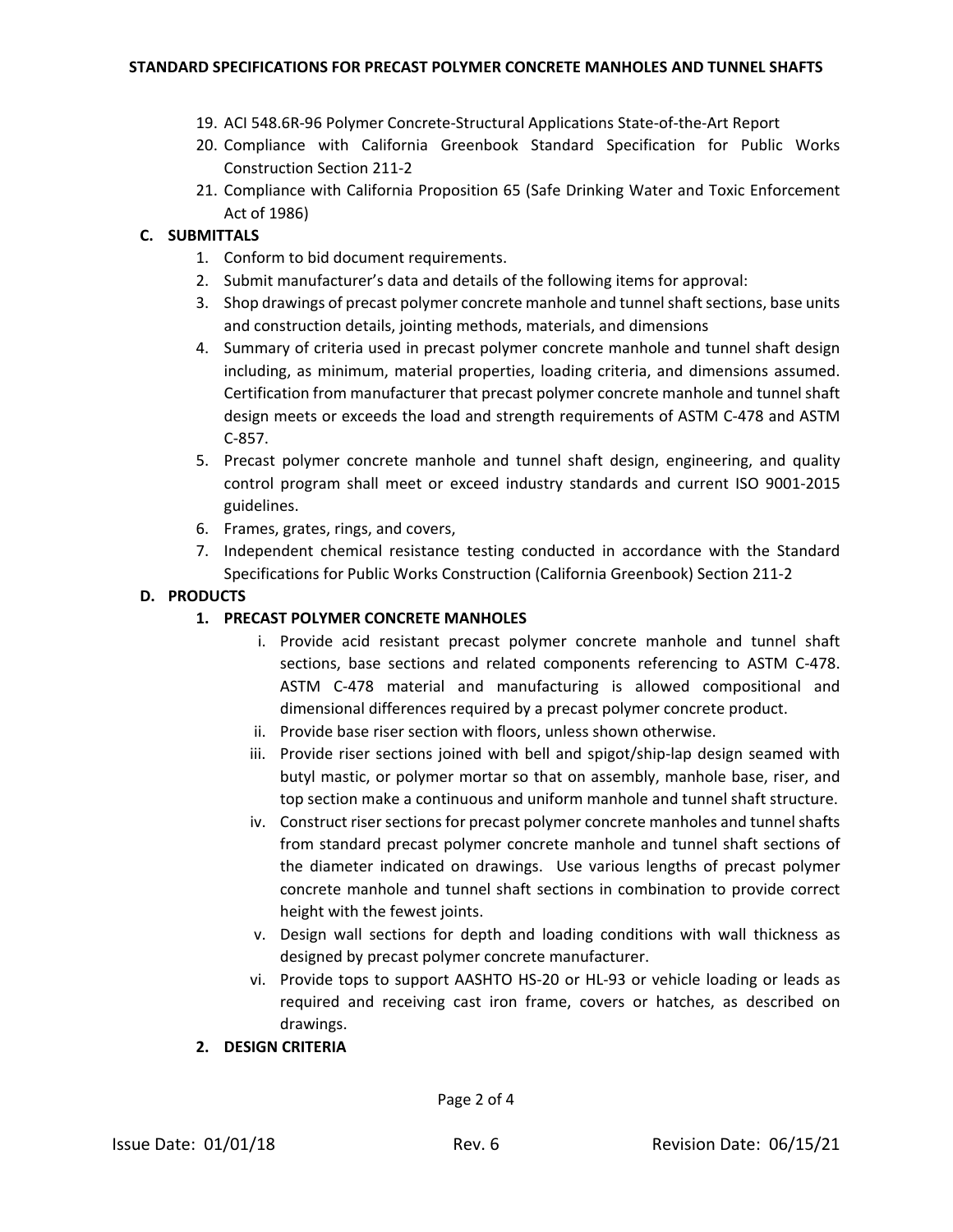- i. Precast polymer concrete manhole and tunnel shaft risers, cones, flat lids, grade rings and manhole base sections shall be designed by manufacturer to meet the intent of ASTM C‐478 with allowable compositional and sizing differences as modified to accept polymer construction in lieu of concrete.
- ii. AASHTO HS‐20 or HL‐93 design or as required loading applied to manhole cover and transition and base slabs.
- iii. Precast polymer concrete manholes and tunnel shafts will be designed based upon live and dead load criteria in ASTM C‐857 and ACI‐350‐06.
- iv. Unit soil weight of 120 pcf located above portions of manhole and tunnel shaft, including base slab projections.
- v. Internal liquid pressure based on unit weight of 63 pcf.
- vi. Dead load of manhole and tunnel shaft sections fully supported by precast polymer concrete manhole and tunnel shaft base.

### **3. DESIGN**

- i. Precast polymer concrete manhole risers, cones, flat lids, grade rings and manhole base sections are designed to meet loading requirements of ASTM C‐ 478, ASTM C‐857 and ACI 350‐06 as modified for polymer concrete manhole design as follows:
- ii. Precast polymer concrete matrix shall be comprised of a thermosetting resin system and inorganic aggregate.
- iii. Resin System: The liquid thermosetting resins system shall consist of a mixture of base resin, curing agents to facilitate the exothermic/catalytic reaction along with various additives. The minimum resin content used shall not be lessthan 7% (by weight) in accordance with ASTM D‐2584 (most current) – Standard Test Method for Ignition Loss of Cured Reinforced Resins. The thermosetting resin binder system shall be vinyl ester, containing no Hazardous Air Pollutants (H.A.P.), and no Volatile Organic Compounds (V.O.C.), such as styrene monomer.
- iv. Aggregate System: The aggregate system shall consist of inorganic mineral fillers, such as quartz and silica and inert mineral media. All aggregates are specified to meet applicable requirements (excluding gradation) of ASTM C-117 and ASTM C-136 (most current) and are specified by producer to be clean of organic materials and dried. All fillers and aggregate shall be inert in an acidic environment.
- v. The polymer concrete matrix shall not contain Portland cement.
- vi. Reinforcement: FRP Bar in accordance with ACI‐440.1R‐06 (most current) orsteel reinforcement in accordance with ACI 301 (most current) design practices based on specific project needs.

# **4. PHYSICAL PROPERTIES**

- i. The precast polymer concrete matrix shall meet the following minimum physical properties.
	- 1. Compressive Strength: ≥ 12,000 psi (ASTM C‐39)
	- 2. Tensile Strength: ≥ 1,500 psi (ASTM C‐496)
	- 3. Modulus of Elasticity:  $\geq 2.4 \times 10^6$  (ASTM 1609-06)
	- 4. Density: 145‐150 lbs./CF

Page 3 of 4